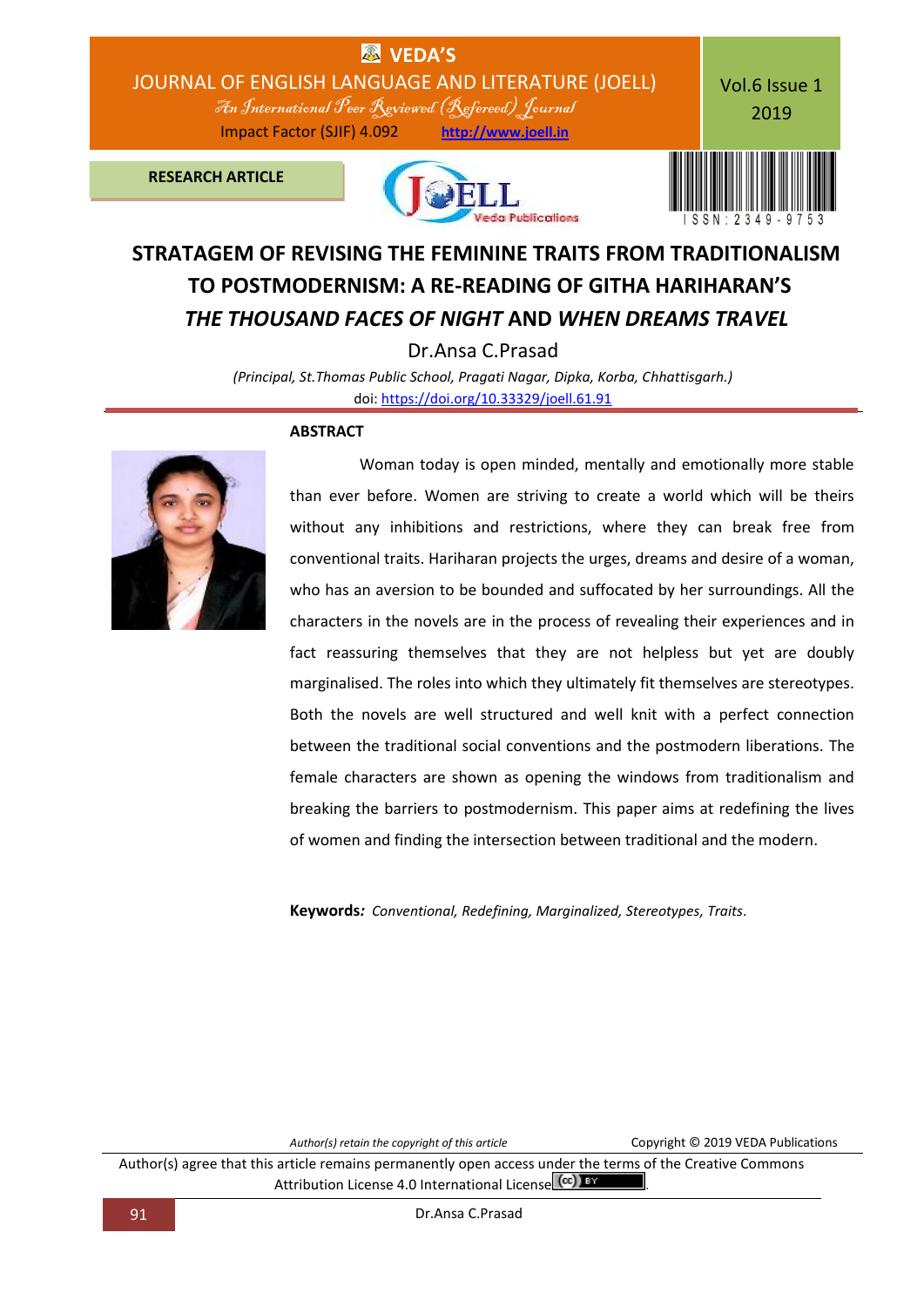## **VEDA'S** JOURNAL OF ENGLISH LANGUAGE AND LITERATURE (JOELL) An International Peer Reviewed (Refereed)Journal Impact Factor (SJIF) 4.092 **http://www.joell.in**

The place of women in society differs from culture to culture and from age to age. In the patriarchal society, history highlights male superiority and erases female experiences from authoritative documentation, considering female views to be fragmentary, irrelevant and invalid. The patriarchal system constructs 'woman' as a category, that the real one becomes non- existent, so that she is not born into this world; she rather is adapted into one. The stereotyped characteristics describing feminine woman include passive, fragile, dependent, noncompetitive, non- aggressive, intuitive, receptive, afraid to take risks, emotionally labile, supportive, maternal, empathic, having low pain tolerance, unambitious, sensitive to inner feelings and to responses from other people. Woman, on the basis of their biology, especially in their role of reproducing and rearing children were dominated by men in a given family structure. In the contemporary world, women who passively accept traditional feminine roles and gain the approval and admiration of the male world are not depicted as successful. Only those who carve out a place for themselves from the male world are considered as successful. Githa Hariharan depicts the causes of women's exploitations and the physical and psychological tensions of women characters against the background of a rigid and traditional society.

The Western education or even the attraction for the Westerners does not convince them to marry a foreigner very easily. Hariharan illustrates this through Devi in *The Thousand Faces of Night* who rejects the proposal of her American friend Dan though she likes him and comes forward to marry a person of her mother's choice. Many parents want their sons to be educated in the West and want them to talk and dress like the English but prefer them to marry only Indian girls. Hariharan asserts that superstitious beliefs are not the monopoly of Indian culture alone. She exposes the Westerners who ridicule the East for their irrational beliefs, too foster such practices. She narrates the apartment in which Dan lives does not have a thirteenth floor as they believe that it is an unlucky number. She analyses and asserts that the superstitious beliefs that the Indians have cultivated have a cultural lineage. In the Indian conventional system, early childhood with the grandparents is of paramount importance which

makes the girl child to learn about her inborn qualities like sympathy, kindness, sacrifice, patience and self-discipline. Each story told by grandmother concerns an emotional and intellectual development of Devi. Her mythical stories are centered round marriage- the Nala-Damayanthi swayamvara, the story of Gandhari married to a blind rich prince with self- sacrifice, the story of the beautiful girl who married a snake who turned out to be handsome young man in the bridal bed, the story of Amba in marriage, the motherhood of Ganga and Shantanu. All these stories deconstruct the representation of the ideal woman with delicate feminine sensibility. These stories of womanhood indelibly imprint themselves in Devi's mind, "I lived a secret life of my own. I became a woman warrior, a heroine... I rode a tiger and cut off evil, magical demons heads" (41). Indian women have to change their attitudes after their marriage. When they are not able to change them they have to struggle; if they accept the institution of marriage they must accept the patriarchal framework of the society. Mayamma has to suffer in the hands of her husband and mother-inlaw then in the hands of her son. Mayamma married when she was too young. She has to be responsible for her barren womb. To her husband she is a pleasure giving instrument. Her mother-in-law curses her for childlessness. Mayamma, unlike other women characters of *The Thousand Faces of Night* travels along with her fate; she is not able to control her life. Her days are filled with the domination of others. She is expected to be a good wife as well a dutiful daughter-in-law. Her real struggle lies in producing the family's heir, while she is accused for her barrenness her husband escaped from it.

If women want to prove themselves dutiful they have to follow the tradition of their ancestors though it is irrational. The following passage will substantiate the novelist's attitude: "The next time it was my breast. Cut the right one open, here, take this blade, Take the silver cup with the blood from your breast and bathe the lingam" (113). The notion of the duties of women must have affected Parvathiyamma; her consciousness of individualism should be instrumental in her decision. Though Parvathiyamma and her husband do not accuse each other, they are separated by their own decision. Her departure is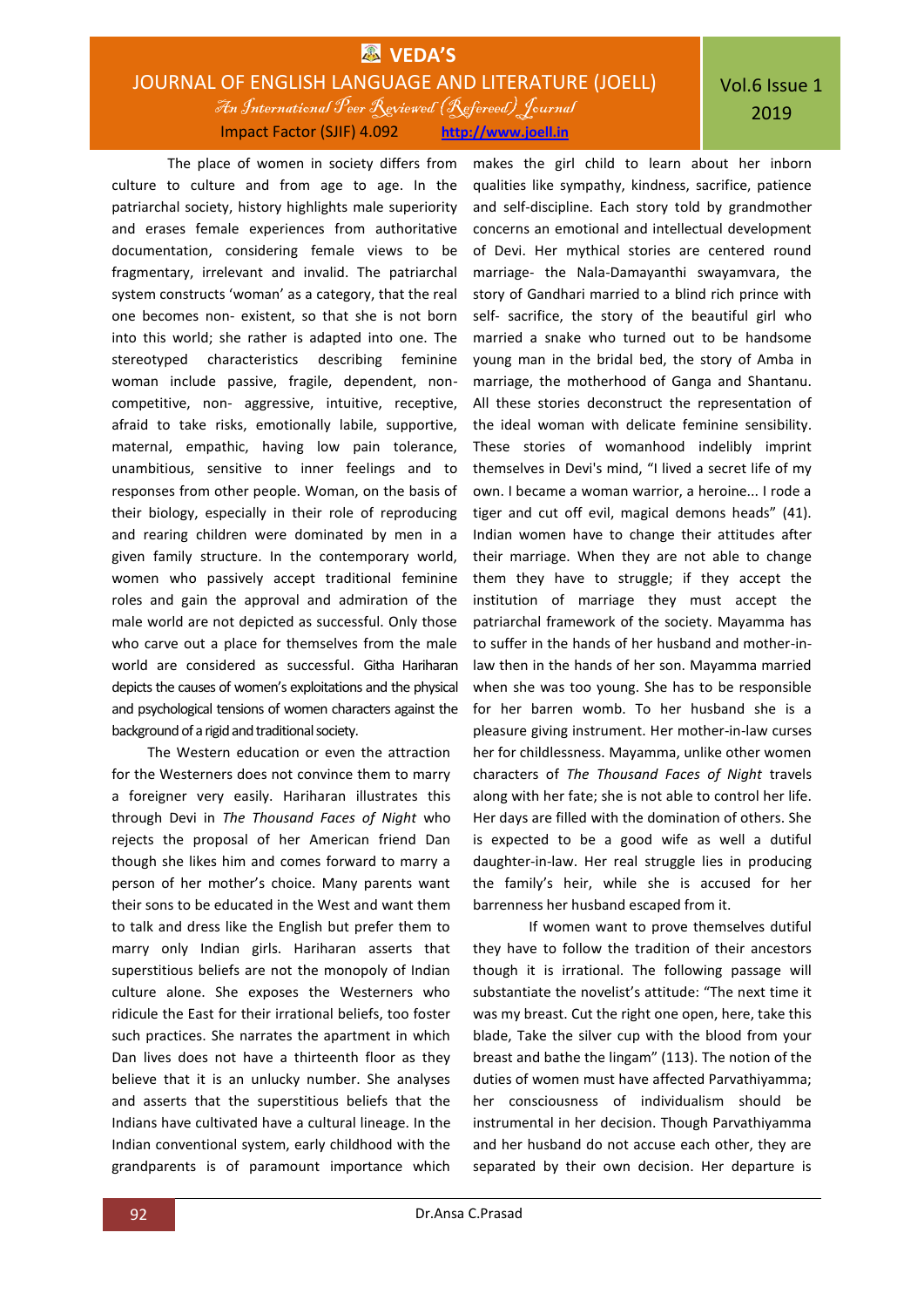## **EX** VEDA'S JOURNAL OF ENGLISH LANGUAGE AND LITERATURE (JOELL) An International Peer Reviewed (Refereed)Journal Impact Factor (SJIF) 4.092 **http://www.joell.in**

approved by her husband; it is not directly exposed and is implied. Even the way in which he selects his wife itself shows his passionless heart and conservative thoughts. He likes the name Parvathi more than her. The failure must have been caused by the absence of emotional elements in their life. Her absence does not affect Mahesh much; he takes side with his father rather than his mother. As a Brahmin he "believes what is heavier than the earth? A mother. What is higher than heaven? A Father" (86).

Female characters behave according to their ideologies, which are usually male dominative, and not with emotion. Sita's negation of Veena can be seen as the self refusal of passion. All men except Mahadevan in the novel dominate women; he seems inferior to Sita, presumably the reason behind it is, her refusal of Veena. She becomes a dutiful woman and seems to compel her husband to be perfect. Her husband must have been aware of the fact that her negation of Veena is the revelation of anger. Devi's marriage with Mahesh is something different from the marriages of other women, because Mahesh is selected as bridegroom with extra-carefulness. When Sita finds Mahesh as bridegroom she should have been aware of the selection father-in-law also; because Sita herself has the bitter experience with her father-in- law. As a result of it she could not calculate the nature of Mahesh; Sita has not taken that much effort for his selection as she has not suffered in the hands of her husband, Mahadevan. It is implied that the future of an Indian woman's married life is determined by the bridegroom and his family; if one of the family members is scornful she has to suffer.

Sita dedicates herself at the altar of marriage as a dutiful wife and daughter-in-law, but the sacrifice comes to nothing because of her widowhood. By contrast, Devi, at first an "obedient puppet" of her mother, begins to think of "her mother's years of unstinting devotion to the family" (136) and understands her loneliness and deep, unrelenting pain, her life efficient but empty. This sympathetic gaze suggests that "the possibility of our newly-made friendship" (14), which Devi had expected just after she came back from the US, but which was betrayed, can be realised in a different way in the near future. She decides to meet Sita with

"the unflinching look" (139) which she has rehearsed beforehand and offers her love to her in order to make a new beginning. Sita also seemed to make a new beginning before she gave up her beloved veena to replace it with her daughter and to live as a domineering mother, a socially accepted form of ambition for women According to Krishna Sarbadhikary, "Devi reunites with 'the maternal feminine', seeking to be cocooned in an even narrower space, not able to take any independent decision, content to be a survivor" (154). Hariharan suggests that in the last scene Devi and Sita create the space between them to stand face to face in order to empower each other. The help and support the women give each other through shared pain and humiliation, whether through the invisible ties between Devi and Parvatiamma or the reunion of Devi and Sita, create the basis for a battle against abuse, a warm refuge that empowers them to challenge the myth of a self-denying ideal wife in traditional Hindu culture.

Sita expects Devi to be a mother to attain ideal womanhood, and aims to pluck the buds of" a mutiny" off (105), countering her "dream of blood and ...women turning into men" (106). Devi has been oriented towards only one ideal of traditional womanhood by all those around her, though she knows the other stories of Mayamma and Parvatiama, and the stories of women whom her grandmother took care of, as well as the fables told by her. Hariharan makes Devi's struggles to challenge the traditional woman's role a matter of seeking "a story of my own" (137). There is a vibrant bond of joy and love between Devi and Annapurna, the two cousins and playmates. Annapurna, with plump, round breasts and glistening hair is 'a goddess' Devi secretly admires and for whom she has a rare passion. She is an active girl and teases Devi about her fear of climbing trees. One day, Devi tells her that "strangers sealed their new-found brotherhood with blood" (76) and Annapurna becomes eager to do this with Devi. They prick their little fingers with Amma's sewing needle and "joined wounds together" with pain and excitement (76). However, Annapurna suddenly leaves when Devi is away because her mother is jealous of "the unrestrained web of passionate intimacy Annapurna wove around" Devi.